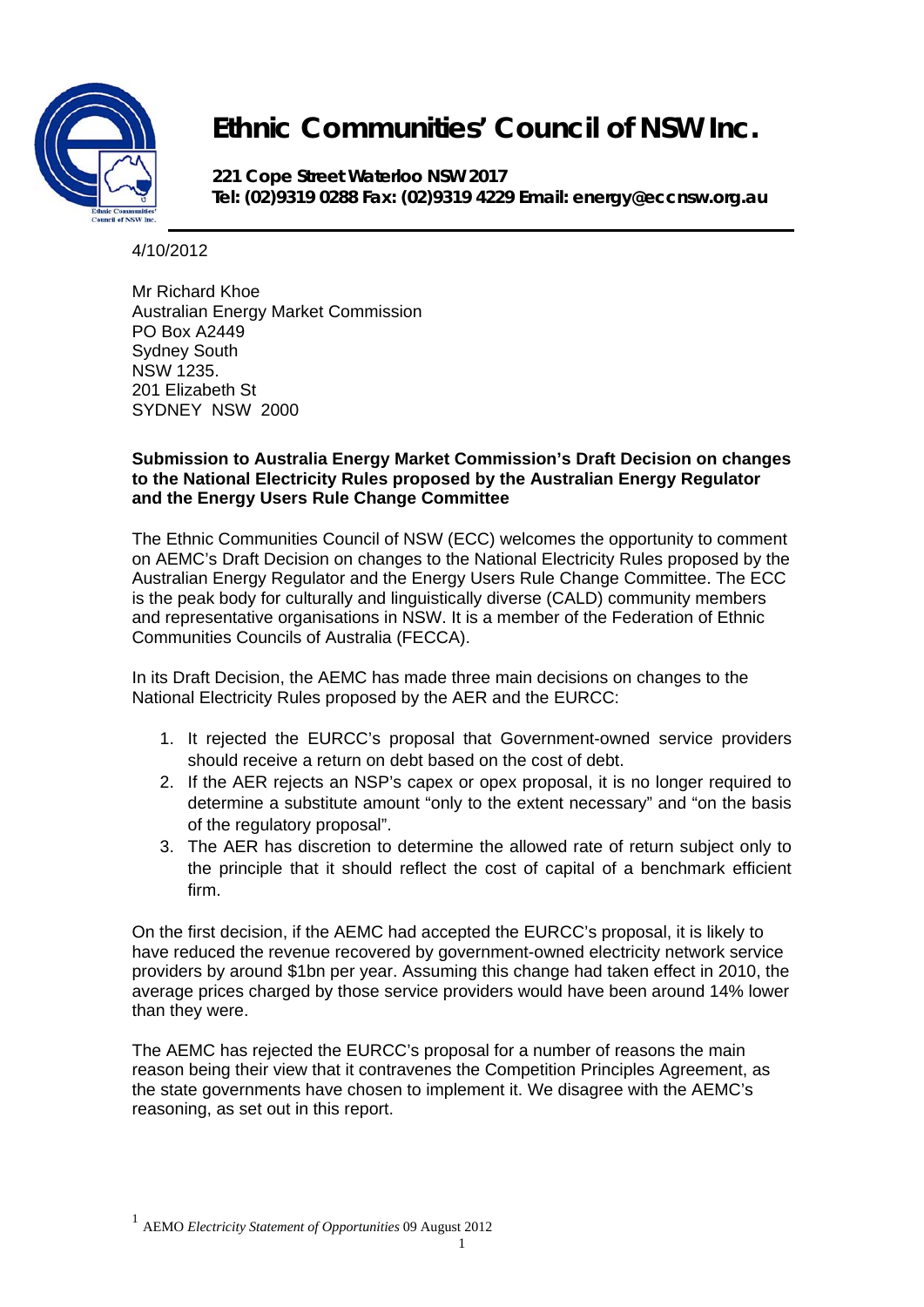The AEMC's second decision (listed above) is a useful elimination of an ambiguity and we suggest helps to ensure that the AER will feel less constrained by NSPs' proposals, in setting capex and opex allowances.

The third decision would be significant if it was the case that the AER was significantly constrained by the Rules in setting the Weighted Average Cost of Capital (WACC). However, other than with respect to the determination of the risk free rate and debt risk premium for electricity network service providers, we do not believe this to be the case.

This is because the evidence shows that the AER made similar WACC decisions when it was unconstrained by the Rules, as it did when it was subject to the constraints in Chapters 6 and 6A in the Rules. Specifically the AER has had full discretion in setting the WACC for gas pipelines and gas distributors, and the ACCC had similar discretion in the determination of the WACC for transmission network services providers (before 2006).

Therefore we can not conclude that additional regulatory discretion for the AER in the determination of the WACC will *necessarily* make any difference to future decisions by the AER, on the level of the WACC.

In addition to these three decisions, the AEMC has also decided a number of less significant changes (elimination of a debateable ambiguity in relation to benchmarking, allowing ex-post adjustment of capex allowances, requiring the AER to publish seven new guidelines on various issues, lengthening the regulatory decision process and putting additional steps into the process, requiring greater transparency on late submissions and the withholding of information claimed to be confidential, and encouraging the AER and NSPs to provide more information to consumer advocates).

Our assessment of these less significant decisions is as follows:

- We do not expect that the elimination of (debatable) ambiguities in the Rules' obligation in relation to benchmarking will make much difference – the Rules already say clearly that the AER must have regard to benchmarks in setting expenditure allowances.
- The merits of ex-post adjustment of capex are debatable. On balance we are not convinced that it is helpful.
- Our expectation is that the publication of additional guidelines and the lengthening of regulatory decision processes will not simplify regulatory decisions and will not necessarily lead to better decisions.

## **Consumer Engagement**

While neither the AER nor the EURCC proposed changes to the Rules to empower consumers, the ECC is very concerned about the empowerment of consumers to participate in the processes. It is the ECC's assessment that the provisions that the AEMC has made to encourage greater engagement by the AER and NSPs with consumers, are unlikely to empower consumers, particularly those from a non English speaking background, to participate in regulatory processes to any significant extent.

The Executive Summary of the Draft Decision has a section entitled "consumer engagement and participation" that describes various actions that the AEMC suggests should be taken "*to attempt to address a lack of focus on consumer engagement and participation*". There is no section of the Draft Decision specifically dealing with this, but it is covered within a section entitled "regulatory determination process".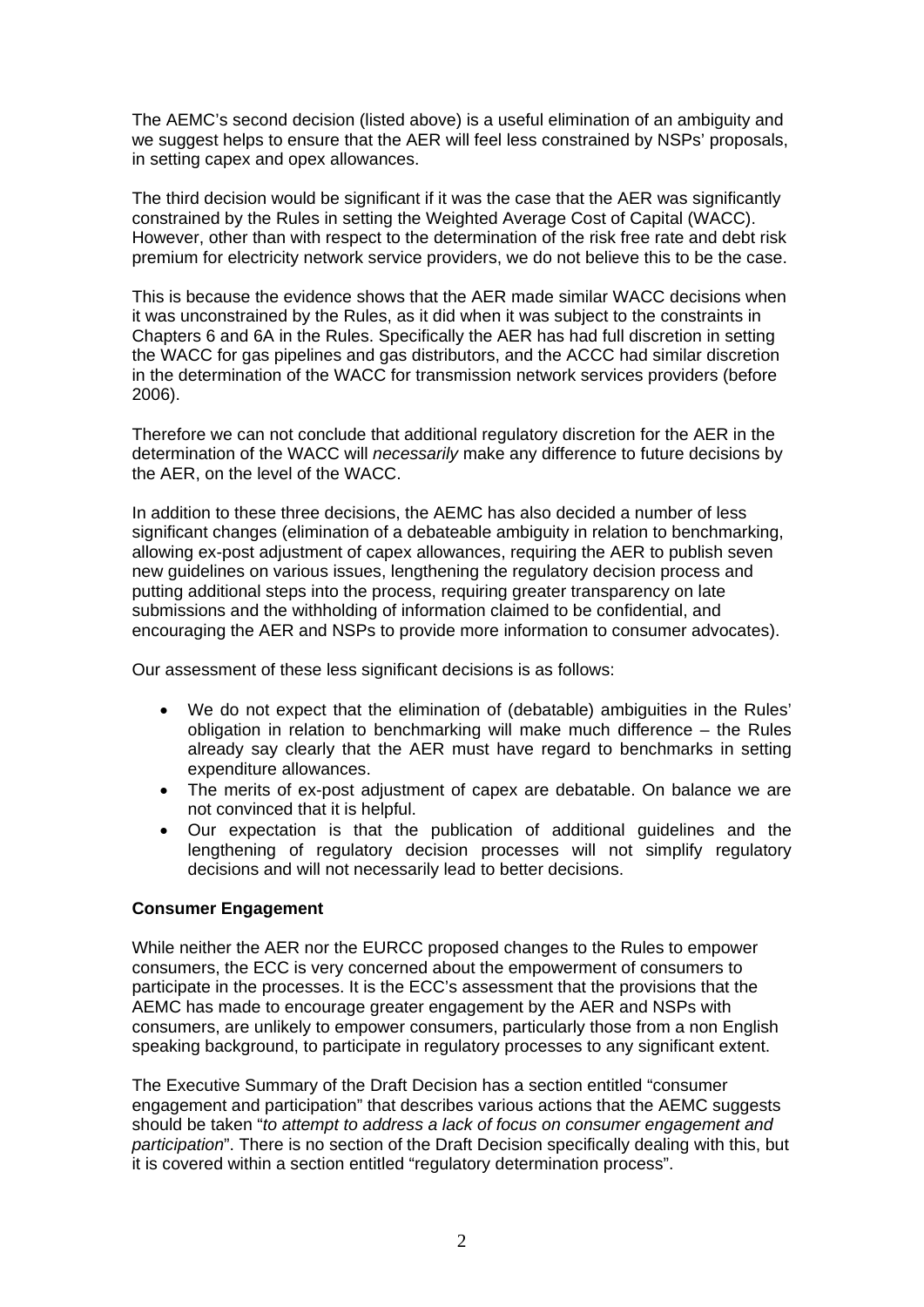The AEMC's proposals are that:

- NSPs must say how they have engaged with customer representatives in their regulatory proposals, and the AER must take this into account when setting the extent to which NSPs have engaged with consumers in preparing their forecasts;
- The AER should publish an Issues Paper after receiving the regulatory proposal to "*assist consumer representatives to focus on the key preliminary issues*";
- The AER must publish a benchmarking report to inform consumers on the relative efficiency of NSPs.

Neither the EURCC nor the AEMC made proposals to change the Rules to improve consumer engagement. These proposals have therefore been developed by the AEMC independently of any rule change proposals.

The first area – requiring NSPs to report on customer engagement and then requiring the AER to take account of this - is potentially meaningful. It is possible to imagine an outcome consistent with this proposal, in which NSPs and user representatives engage with each other with a view to reaching a negotiated settlement on prices and services. The AER's task would then be to verify that this was a fairly negotiated settlement, that the parties to the negotiation represented their respective constituencies, and that the resulting settlement served the public interest. This "negotiated settlements" approach is commonly used in the regulation of NSPs federally in Canada and the U.S, and in some states of the U.S. and provinces in Canada (for example Florida, California and Alberta).

However, it is not clear that this is what the AEMC has in mind. The ECC assumes that the AEMC's intention is that the consumer engagement it would like to see the AER and NSPs undertake is really about "consultation" and the provision of information so that consumers are better informed about the NSPs' proposals and the AER's decisions, presumably so that the resulting decisions (and price rises) win greater acceptance amongst consumers. If this is the AEMC's intention then this proposal is perhaps useful. But it should not be imagined that this constitutes what might be considered to be "empowerment" in the commonly accepted meaning of the word.

The second and third areas seem innocuous, if patronising. Perhaps it would be better to require the AER to demonstrate that it has sought to understand consumer preferences and their willingness to pay, rather than to require them to "assist" consumers to focus on what it, the AER, considers to be the key issues. Similarly, while asking the AER to produce annual benchmarking reports is useful, would it not be better to focus on ensuring that consumers are resourced to do this themselves?

In fairness to the AEMC, the arrangements for the empowerment of consumers in regulatory processes is an issue for policy makers not regulatory institutions. Genuine empowerment of consumers will inevitably change the roll that regulators play, and regulators should not be the decision-makers in evaluating fundamental changes in this area.

## **Conclusion**

In summary the ECC's assessment is that the AEMC's Draft Decision is unlikely to result in noticeable differences in the decisions that the AER will make in future, compared to what they would have made if the Rules were left unchanged. The ECC